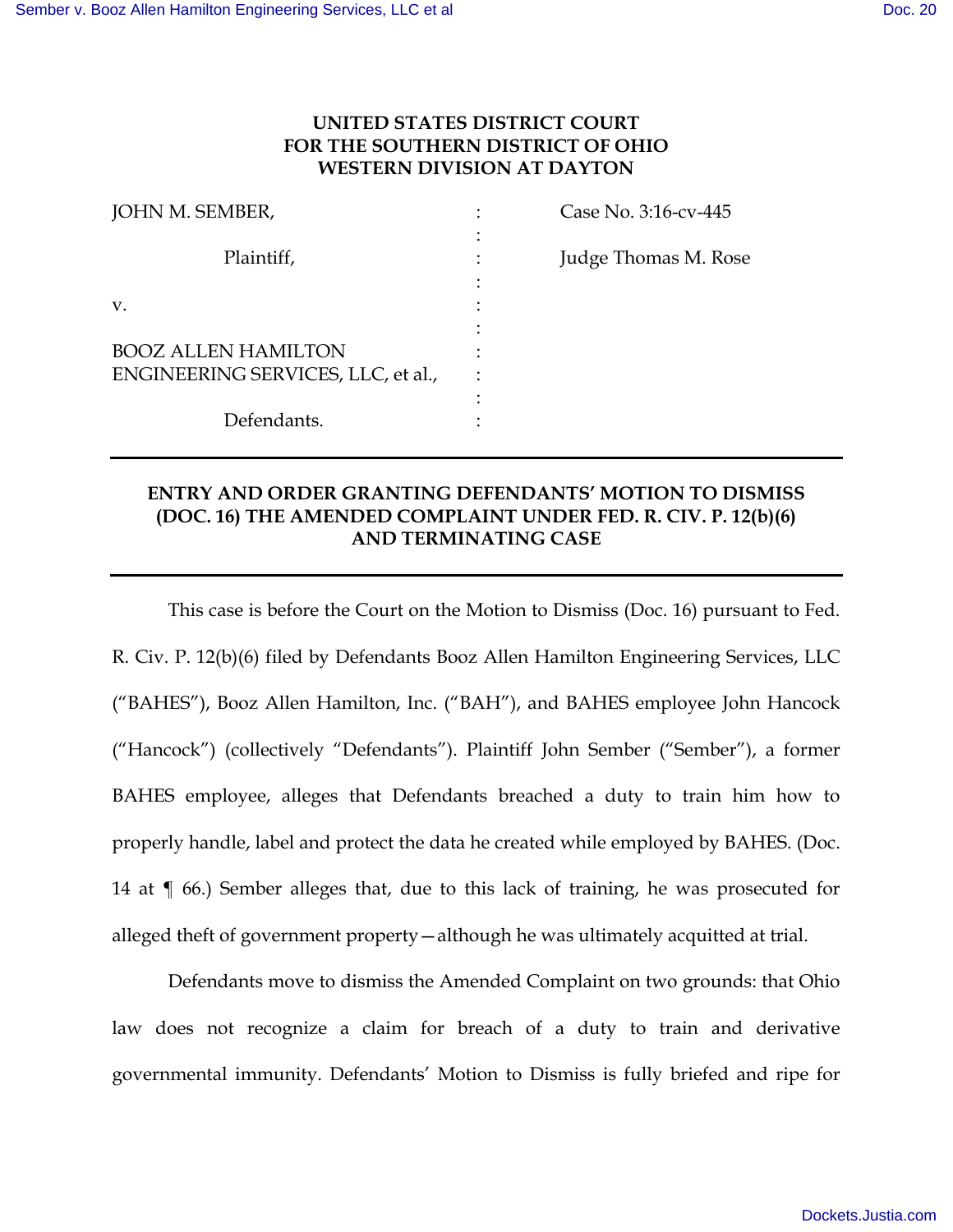review. (Docs. 16, 18, 19.) As discussed below, because Defendants are entitled to immunity from the sole claim alleged in the Amended Complaint, the Court **GRANTS** the Motion to Dismiss.<sup>1</sup>

#### **I. BACKGROUND**

 As alleged in the Amended Complaint, Sember began employment with BAHES in January 2013. (Doc. 14 at ¶ 7.) Prior to joining BAHES, Sember served in the United States Air Force as an electrical engineer at the Center for Rapid Product Development ("CRPD"). (*Id.* at ¶ 10.) Sember's employment with BAHES required him to perform the same responsibilities at the same location as was required of him when he served in the Air Force. (*Id.* at ¶ 10.) BAHES is a wholly owned subsidiary of BAH, both of which operate as government contractors. (*Id.* at ¶ 7-8.)

 On March 14, 2014, Sember notified BAHES that he intended to resign effective April 18, 2014. (*Id.* at ¶ 23.) On March 16, 2014, Hancock, who was one of Sember's supervisors, instructed Sember to report the next morning to an address different from his usual duty station. (*Id.* at ¶ 26.) When Sember reported as directed, he was informed that he was not fired, but BAHES no longer had work for him. (*Id.* ¶ 26-27.) Later that same evening, Sember copied and transferred information he collected while working at the CRPD to his personal hard-drive. (*Id.* at ¶ 28.) Sember returned some computer components to a BAHES representative, but retained the data that he had copied. (*Id.* at  $\P$  33.)

<sup>&</sup>lt;sup>1</sup> The Court acknowledges the valuable contribution and assistance of judicial extern Anthony Satariano in drafting this opinion.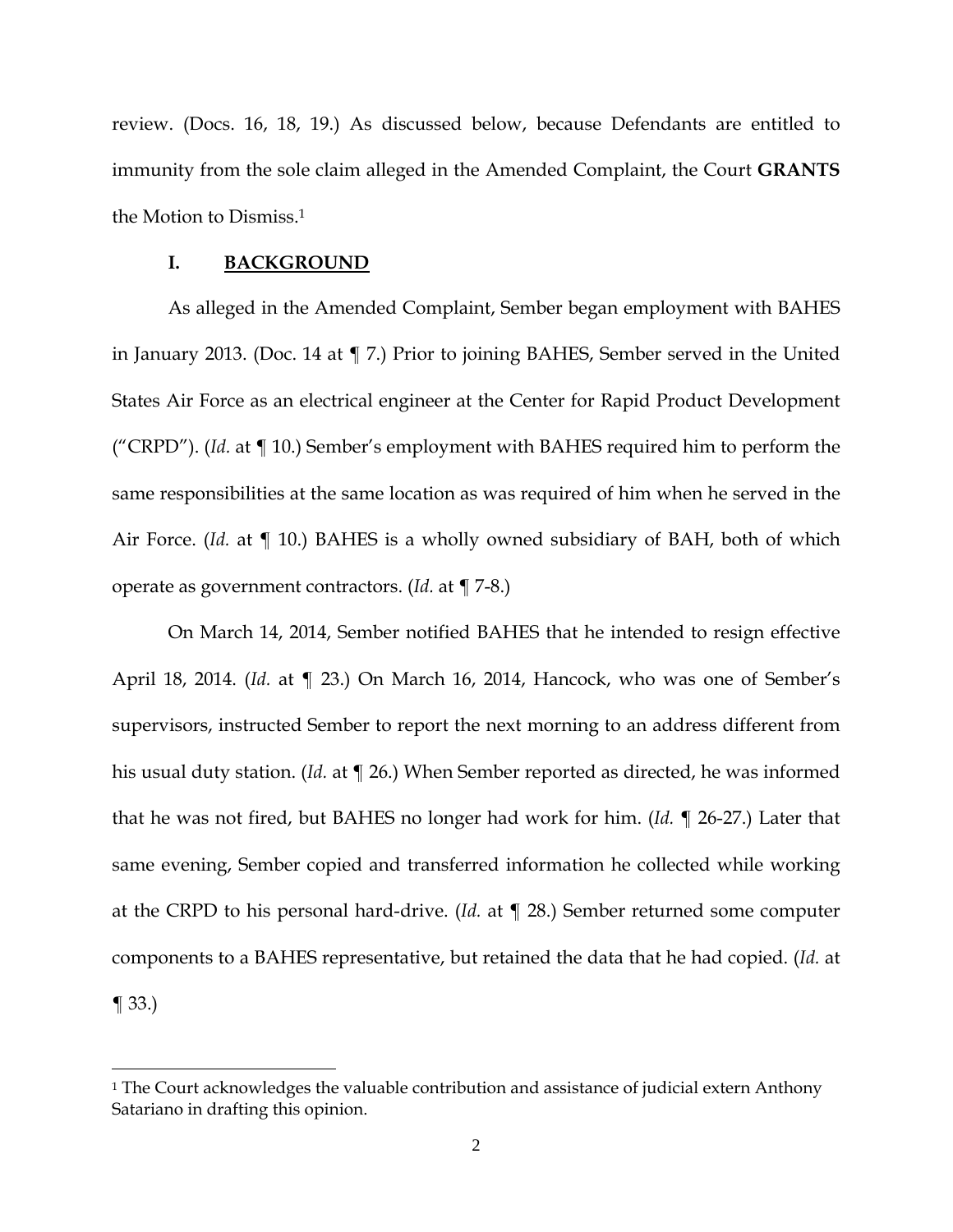On March 25, 2014, the FBI interviewed several BAHES employees in connection with a report that Sember had stolen government property. (*Id.* at ¶ 44.) During this interview, a BAHES employee informed the FBI that Sember had access to a classified asset at the CRPD. (Doc. 14 at ¶ 45.) On March 27, 2014, a teleconference was scheduled to occur between Sember and several BAHES and BAH employees, but was cancelled. (*Id.* at ¶ 47.) Shortly thereafter, Sember, through his counsel, submitted a letter moving his resignation date from April 18, 2014 to March 28, 2014. (*Id.* at ¶ 48.) BAHES records indicate Sember's last day of employment as March 27, 2014. (*Id.* at ¶ 50.)

 On March 28, 2014, federal agents, with the assistance of local law enforcement, searched Sember's home in search of the data transferred to his personal hard drive. (*Id.* at ¶ 50.) Six months thereafter, Sember was indicted for theft of government property in violation of 18 U.S.C § 641. (*Id.* at ¶ 52.) At the conclusion of trial, a unanimous jury found Sember not guilty of the alleged offense. (*Id*. at ¶ 63.)

 Sember asserts only one cause of action in the Amended Complaint. (*Id.* at ¶ 66.) He alleges that Defendants breached a duty to train him on how to handle, label, and protect the data he created while employed by BAHES. (*Id.*) Sember alleges that, as a consequence of this failure to train, BAHES informed federal authorities that he stole classified information, which led to his indictment for theft of government property. (*Id.*) Sember seeks more than \$50,000 in legal fees and compensation for his loss of employment, mental anguish and embarrassment. (*Id.* at ¶ 64.)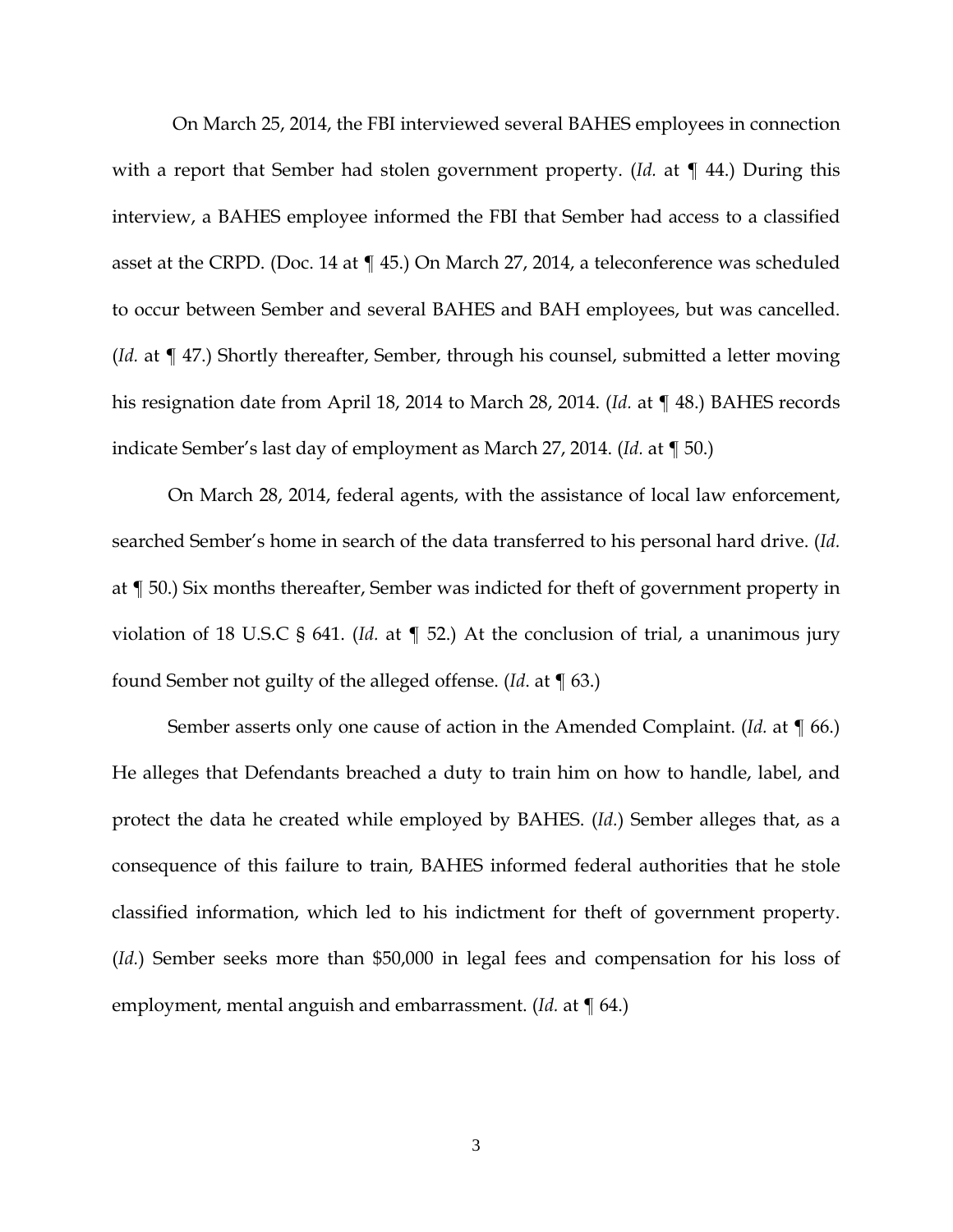#### **II. LEGAL STANDARD**

 When considering a Rule 12(b)(6) motion to dismiss, courts must construe the complaint in the light most favorable to the plaintiff and accept as true all "well pleaded allegations" in the complaint*. Robert N. Clemens Trust v. Morgan Stanley DW, Inc.*, 485 F.3d 840, 845 (6th Cir. 2007). However, a "plaintiff's obligation to provide the 'grounds' of his 'entitlement to relief' requires more than labels and conclusions, and a formulaic recitation of the elements of a cause of action will not do." *Bell Atl. Corp. v. Twombly*, 550 U.S. 544, 555 (2007). "To survive a motion to dismiss, a complaint must contain sufficient factual matter, accepted as true, to 'state a claim to relief that is plausible on its face.'" *Ashcroft v. Iqbal*, 556 U.S. 662, 678 (2009).

 "A court may dismiss a complaint only if it is clear that no relief could be granted under any set of facts that could be proved consistent with the allegations." *Swierkiewicz v. Sorema N.A.*, 534 U.S. 506, 508 (2002). The mere presence of an affirmative defense does not render a claim for relief invalid *per se*. *Brownmark Films, LLC v. Comedy Partners*, 682 F.3d 687, 690 (7th Cir. 2012). However, a complaint may be dismissed "if an affirmative defense or other bar to relief is apparent from the face of the complaint, such as the official immunity of the defendant." *Picard Chem. Profit Sharing Plan v. Perrigo Co.*, 940 F. Supp. 1101, 1115 (W.D. Mich. 1996) (quoting 2A James W. Moore, Moore's Federal Practice, ¶ 12.07[2.5] (2d ed. 1991)).

#### **III. ANALYSIS**

 Sember alleges that Defendants breached a duty to train him regarding the proper handling of confidential information, which caused BAHES to report him to the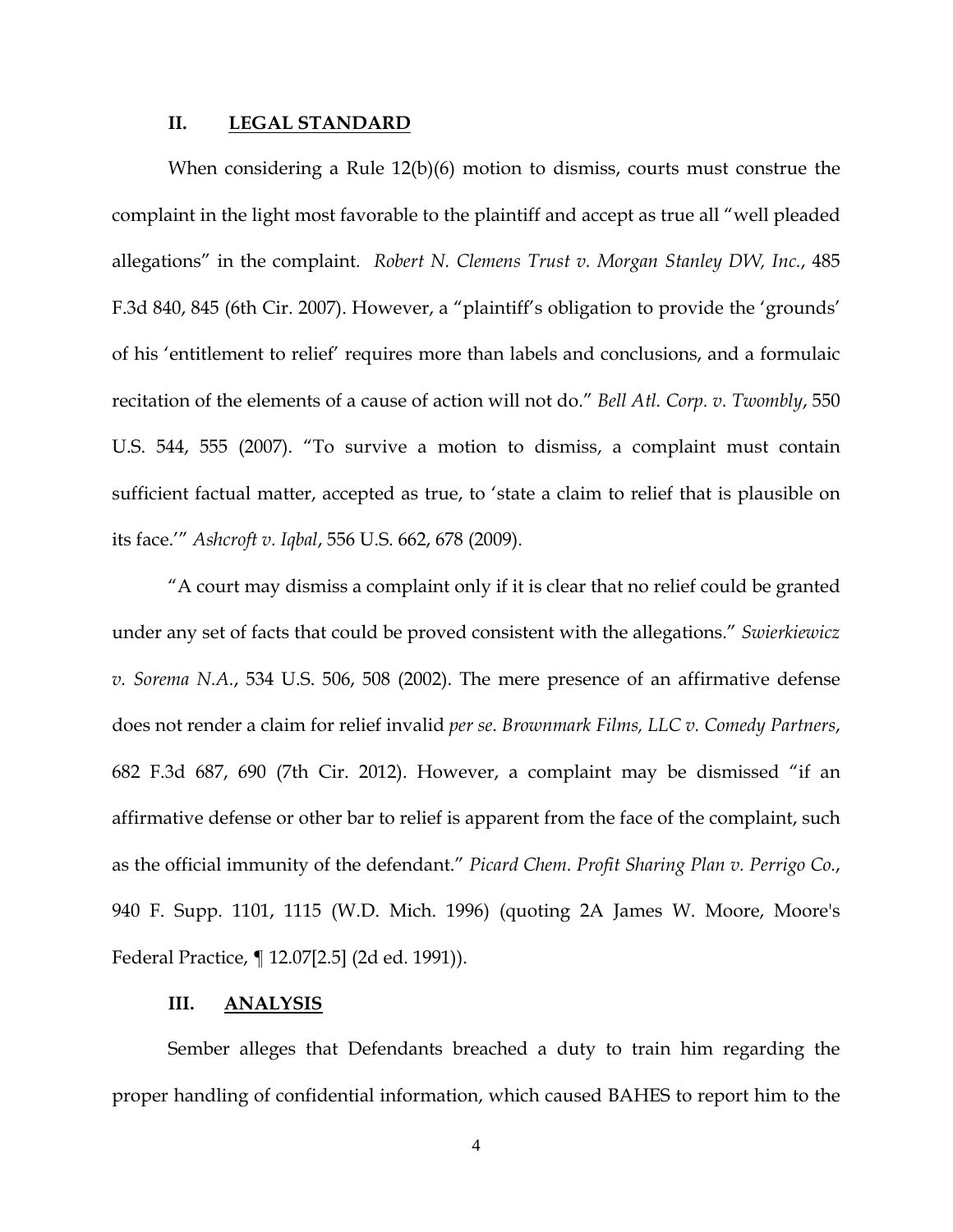FBI and ultimately led to his indictment for alleged theft of government property. Defendants argue that these allegations fail to state a claim under Ohio law and, even if the allegations could state a claim, Defendants are immune, as government contractors, from any claims based on their reporting of security-related information to the United States government. As discussed below, the Court finds that Defendants are entitled to dismissal of the Amended Complaint on immunity grounds. The Court therefore does not consider Defendants' argument under Ohio state law.

Citing *Becker v. Philco Corp.*, 372 F.2d 771 (4th Cir. 1967), Defendants assert that "absolute immunity protects federal defense contractors, both companies and individuals, from claims originating from security reports they make to federal agencies." (Doc. 16 at 11.) In *Becker*, the Fourth Circuit considered whether the plaintiffs could sue their employer for defaming them in a report made to the United States pursuant to the terms of a defense contract. *Becker*, 372 F.2d at 771. The Fourth Circuit first noted that the contractor was charged with duties and responsibilities similar to those of a federal agency, such as the safekeeping of government secrets, and was obligated to report "not only . . . actual but . . . each suspected compromise of classified information" to the government. *Id.* at 773-74. The Fourth Circuit further observed that, if a federal agency were in the contractor's position, it would be accorded an "unqualified privilege" for the allegedly defamatory communications because they were mandatory and within the scope of the contractor's functions. *Id*. at 774. In addition, the communications did not involve any public disclosure, "but only a confidential transmittal within the internal operations of the Government." *Id.* at 775-76.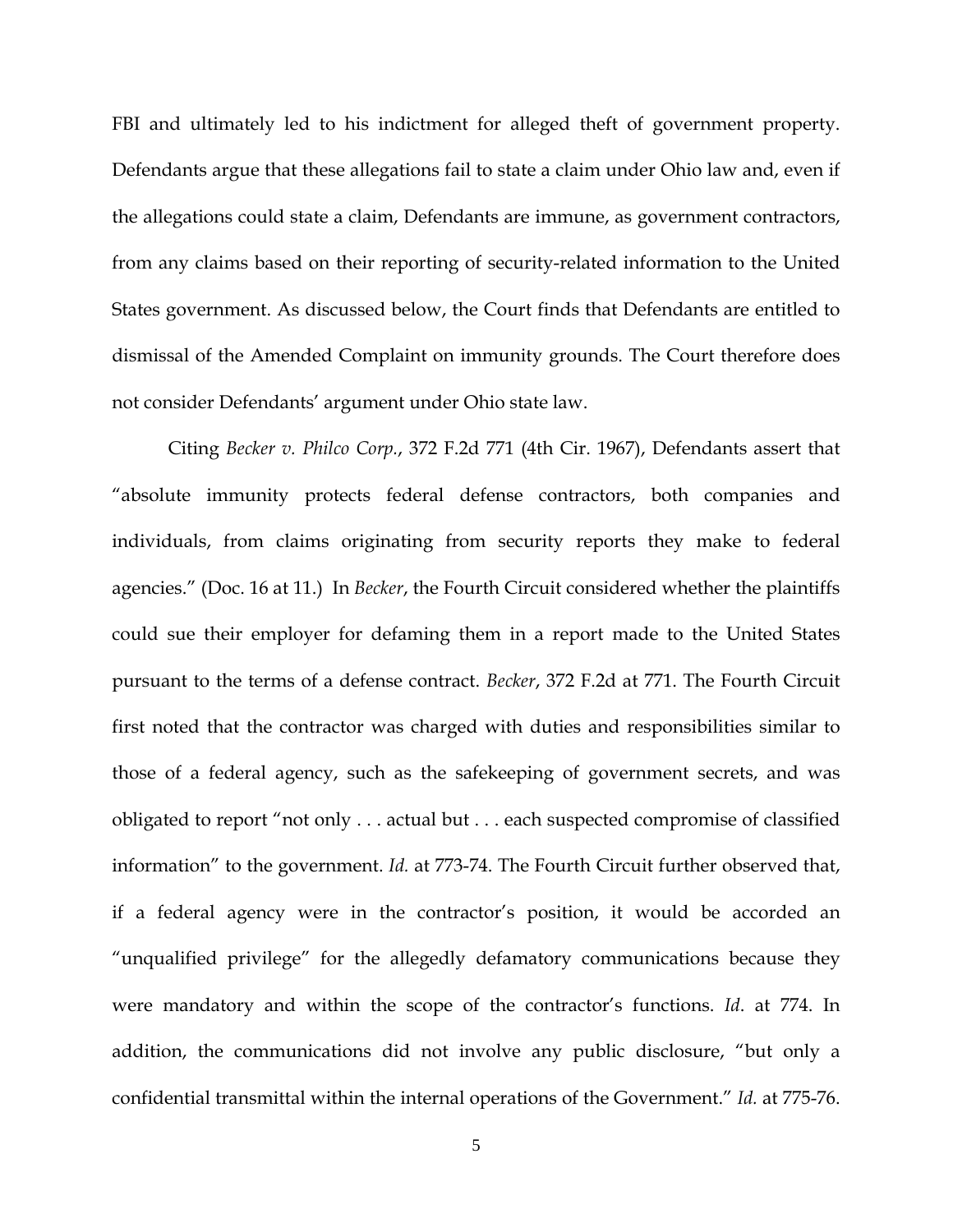Since a federal agency could not be liable in such circumstances, the Fourth Circuit reasoned that a libel action also should not lie "against a private party fulfilling its governmentally imposed duty to inform." *Id.* at 776.

 The Sixth Circuit has not addressed similar circumstances—or, at least, the parties have not cited and the Court's research has not uncovered any such case. This Court, however, has previously held that a defense contractor was immune from state tort claims "stemming from reporting information to the United States about its employees who hold United States Government security clearances." *Montgomery v. Sanders*, No. 3:07-cv-470, 2008 WL 4546262, at \*3-4 (S.D. Ohio Aug. 18, 2008).

In *Montgomery*, the plaintiff, a program manager for a federal defense contractor, alleged that the contractor's Facility Security Officer ("FSO") had filed a series of allegedly false reports about him with federal authorities. *Id.* The reports included claims that plaintiff had classified documents at his home, had brought weapons to work, had stockpiles of weapons and ammunition at his home, and was recently convicted of "reckless operation" of a motor vehicle. *Id.* The contractor terminated plaintiff based on the reports and he was denied access to the Air Force base where he was engaged in a separate business. *Id.*

The plaintiff asserted, among others, claims for defamation, slander and libel per se against the contractor and FSO. *Id.* at \*2. The defendants moved to dismiss these claims on the basis that they were immune from liability for claims premised on their reporting of information with national security implications to the United States government. *Id.* at \*3. The Court agreed and explained that "this absolute immunity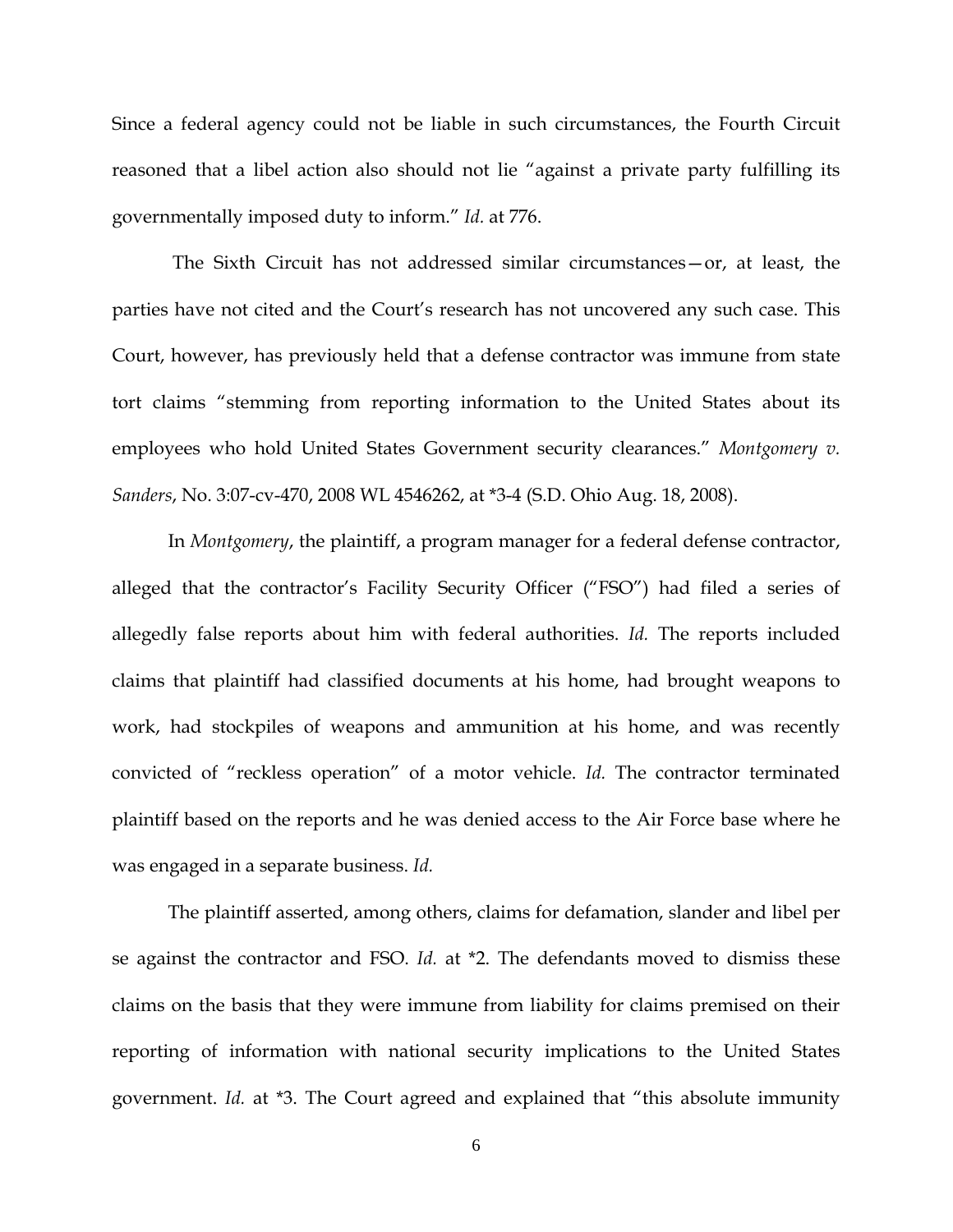allows defense contractors to alert the United States to potential threats to national security without fear of a lawsuit, which would otherwise encourage self-censorship."

*Id.* at \*4. Quoting *Gulati v. Zuckerman*, 723 F.Supp. 353 (E.D.Pa.1989), the Court added:

Contractors have the duty to report all manner of potentially damaging information about their employees to the appropriate federal authorities. They must be able to do this free of the fear of expensive litigation. Selfcensorship in adverse information reporting would be extremely detrimental to the federal goal of ferreting out security risks in the defense industry. It is the province of federal security investigators, not of reporting contractors, to sort out valid reports of employee misbehavior from unfounded fictions.

*Id.* at \*4 (quoting *Gulati*, 723 F.Supp. at 358).

Here, Defendants argue that, even though Sember dropped the malicious prosecution and defamation claims pled in his original complaint, he still alleges that "he was unfairly prosecuted for theft of government data based on information Defendants provided to the federal government about him." (Doc. 16 at 14 (citing Doc. 14 at ¶ 45).) Defendants reason that, because this sole remaining claim is derivative of their mandatory reporting of security-related information about Sember, they are entitled to absolute immunity—just as the defendants in the *Montgomery* case. (*Id.*)

Defendants' argument is persuasive. As defense contractors to the federal government, Defendants were subject to the requirements of the Department of Defense's ("DoD's") National Industrial Security Program Operating Manual ("NISPOM"). *See* NISPOM, DoD 5220.22-M at § 1-100, available at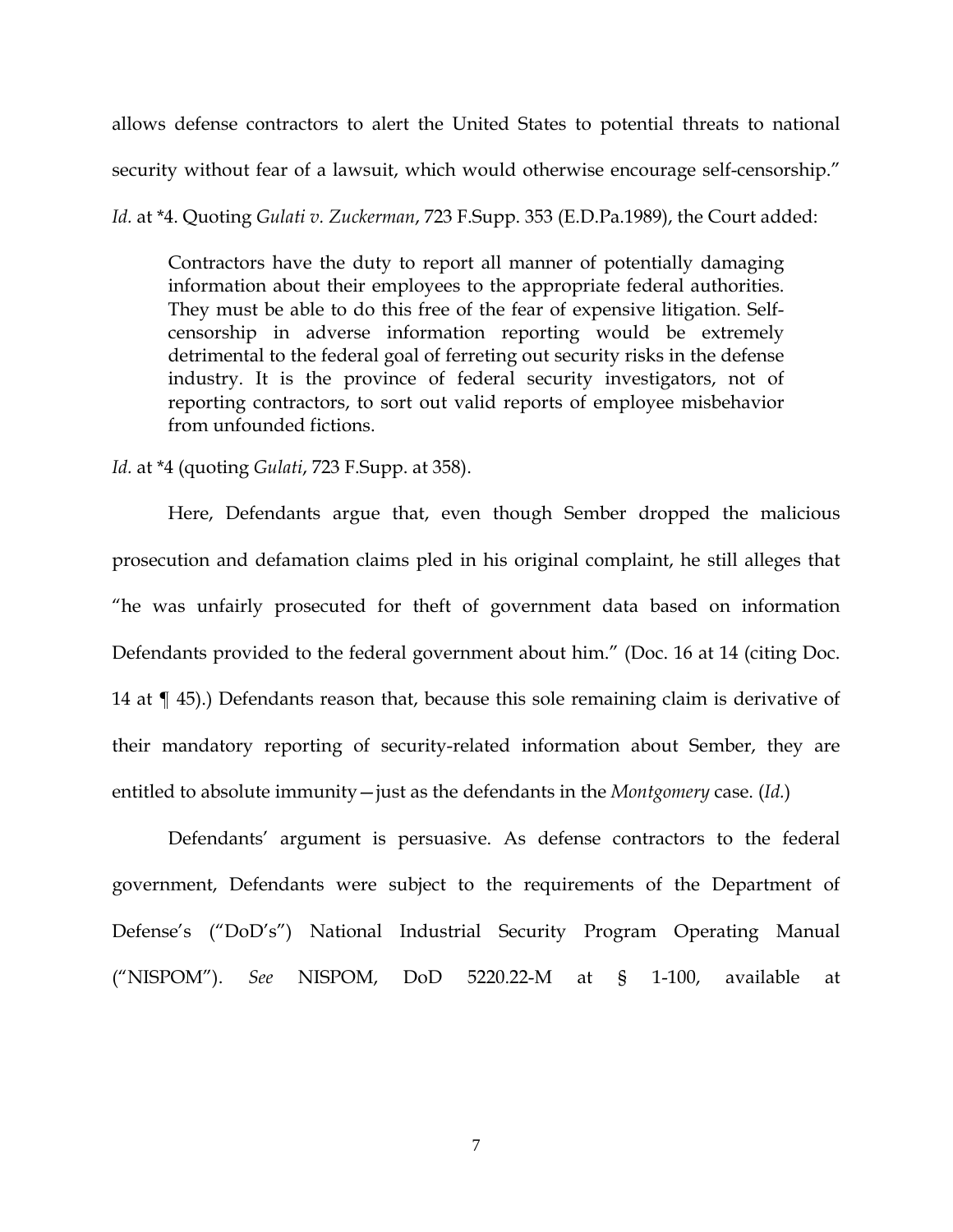http://www.dss.mil/documents/odaa/nispom2006-5220.pdf.<sup>2</sup> Specifically, NISPOM § 1-302 provides that "[c]ontractors shall report adverse information coming to their attention concerning any of their cleared employees." *Id.* Thus, Defendants were required to report the adverse information about Sember alleged in the Amended Complaint.

Moreover, as the Court noted in its ruling on Sember's Motion to Remand, Sember does not allege any damages that are not causally linked to Defendants' reporting of information to federal officers. (Doc. at 7-8.) The policy reasons for the immunity granted federal contractors in cases involving defamation claims therefore also apply here. Namely, permitting Sember's claim to go forward could engender selfcensorship among federal contractors due to a fear of expensive litigation that "would be extremely detrimental to the federal goal of ferreting out security risks in the defense industry." *Gulati*, 723 F.Supp. at 358; *see also Mangold v. Analytic Svcs. Inc.*, 77 F.3d 1442, 1449 (4th Cir. 1996) (federal contractor is immune from claims for defamation and intentional infliction of emotional distress based on statements it made in response to government investigators during an official investigation).

Sember did not address Defendants' immunity argument in his opposition to the Motion to Dismiss. He therefore neither contested Defendants' reporting obligations nor distinguished the caselaw establishing immunity for federal contractors in similar circumstances. As a result, in accordance with that caselaw, the Court finds that

<sup>2</sup> The Court may take judicial notice of the NISPOM, which is a public record, on Defendants' motion to dismiss. *Tellabs, Inc. v. Maker Issues & Rights, Ltd.*, 551 U.S. 308, 322 (2007).